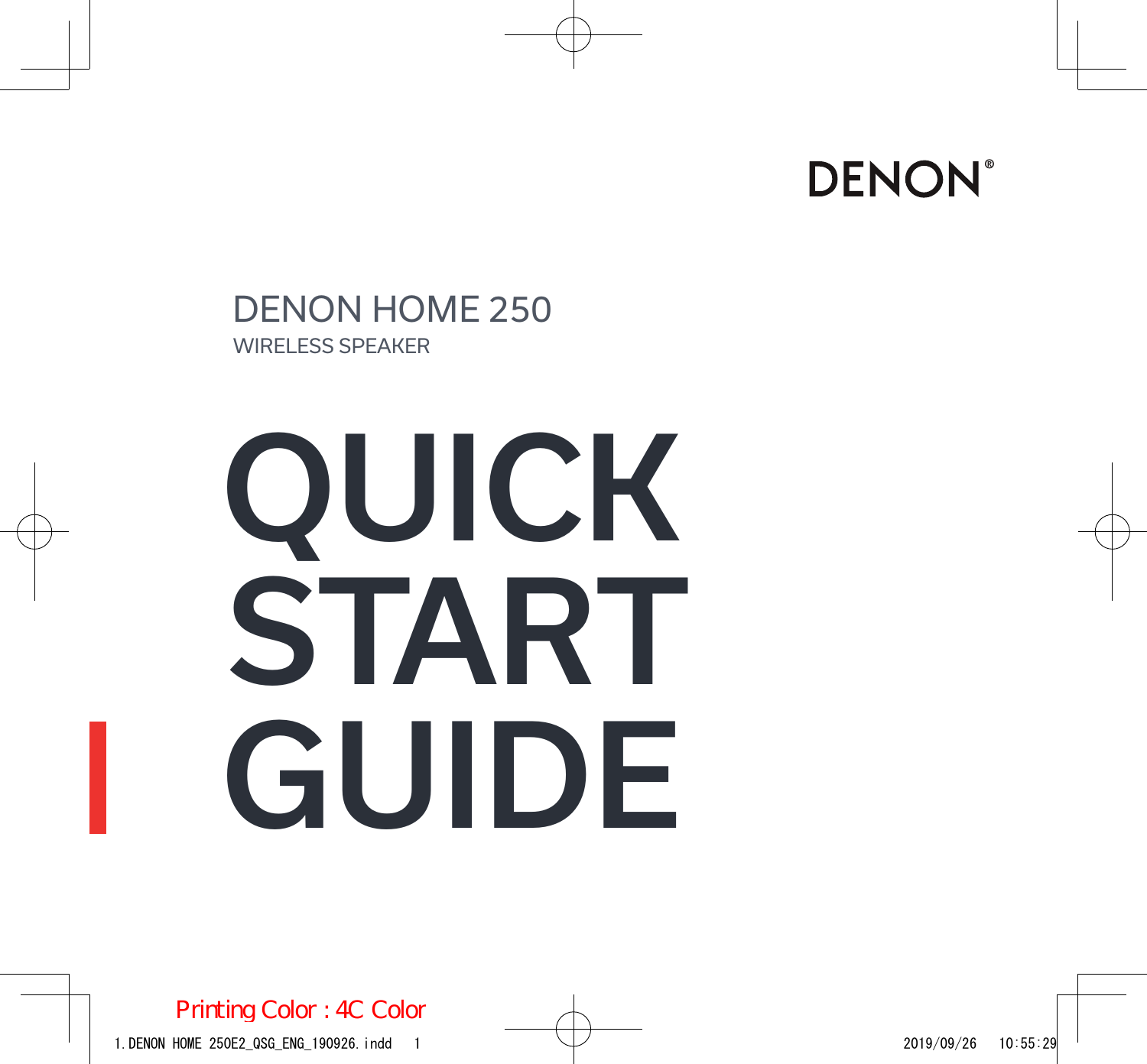### BEFORE YOU BEGIN

Make sure you have the following items in working order:



Apple iOS, Android or Kindle mobile device connected to your network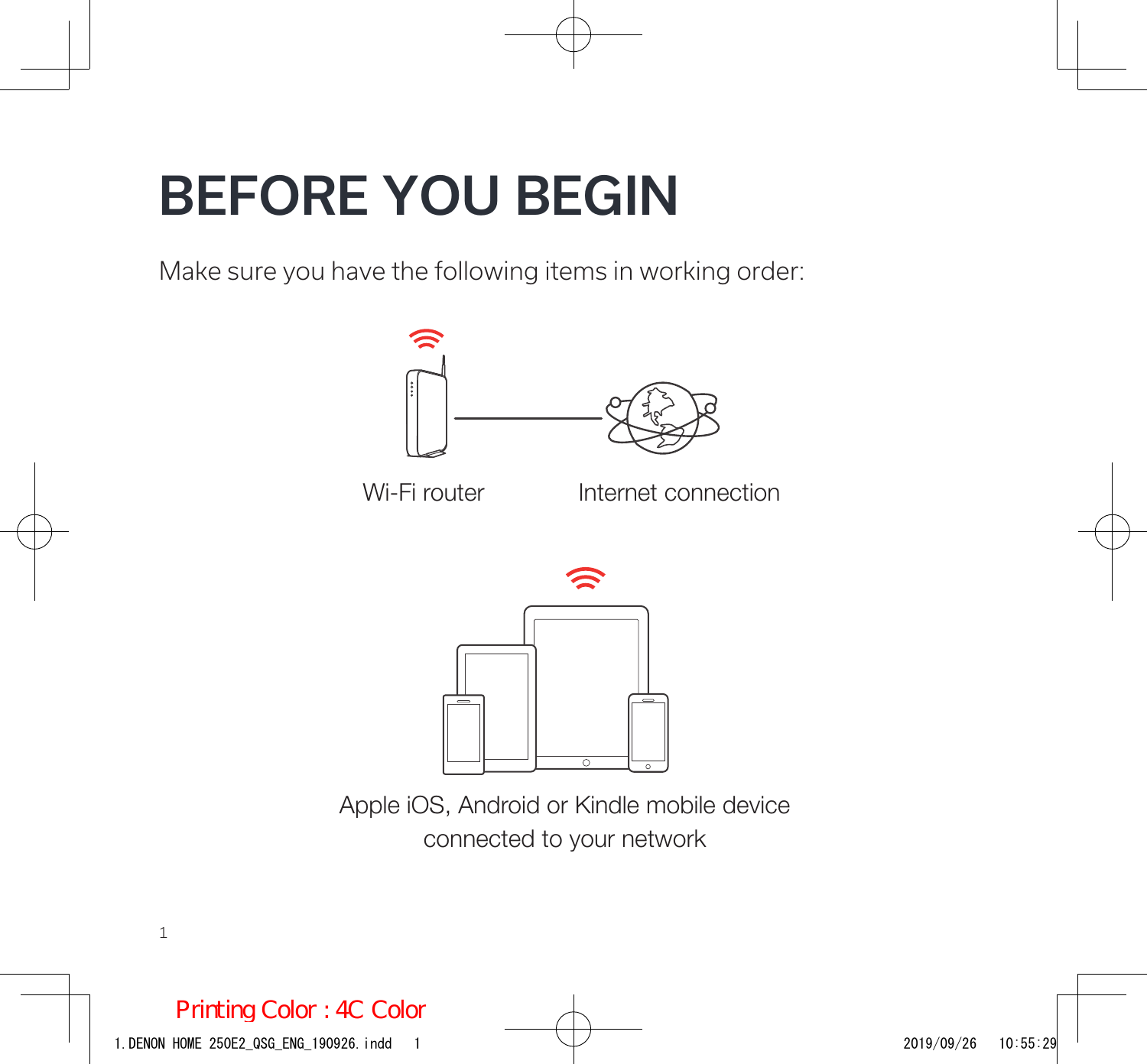### STEP 1: UNPACK

Remove the speaker and power cord from the box.

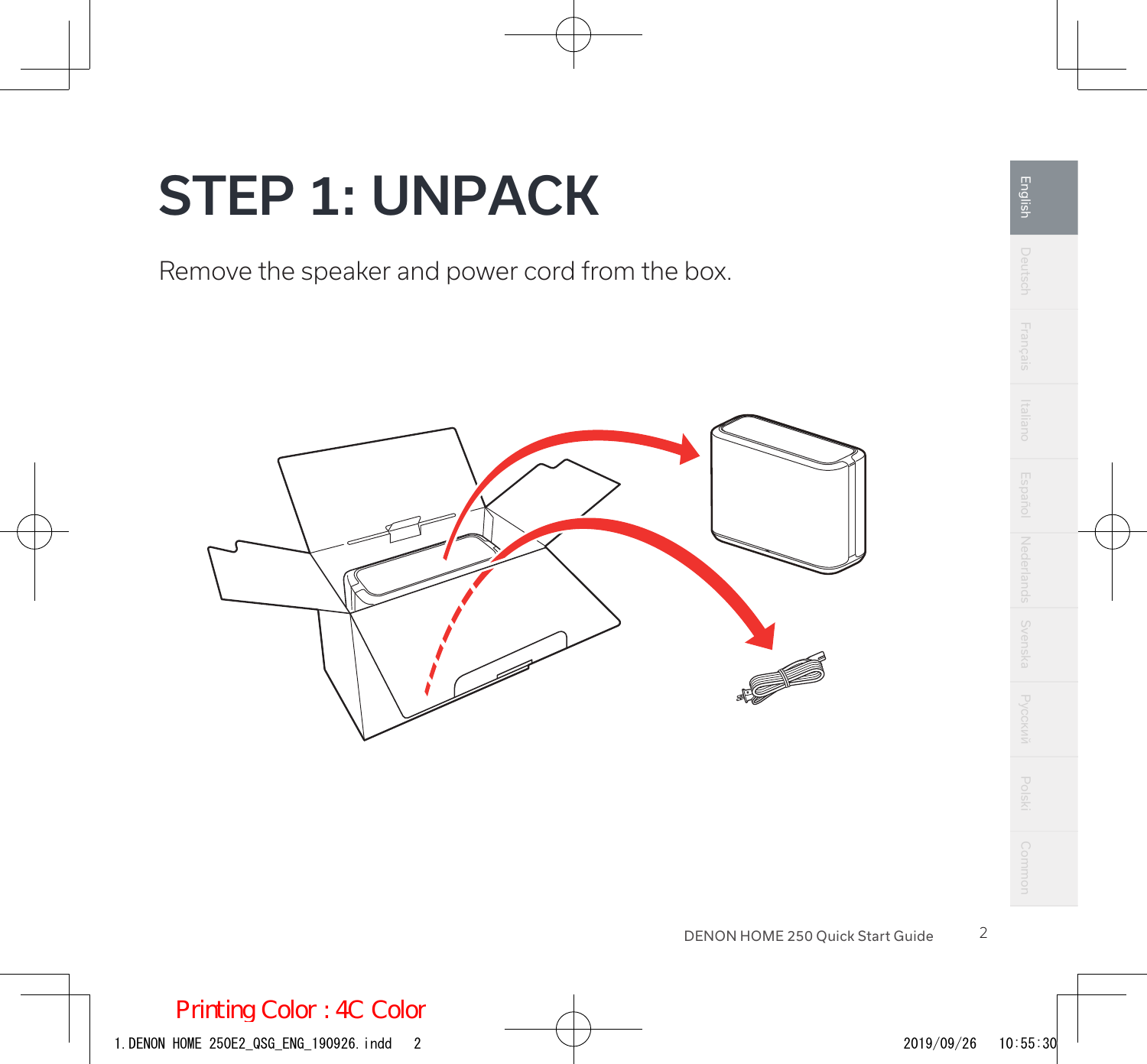### STEP 2: PLACE

Place the speaker at a convenient location in your home.

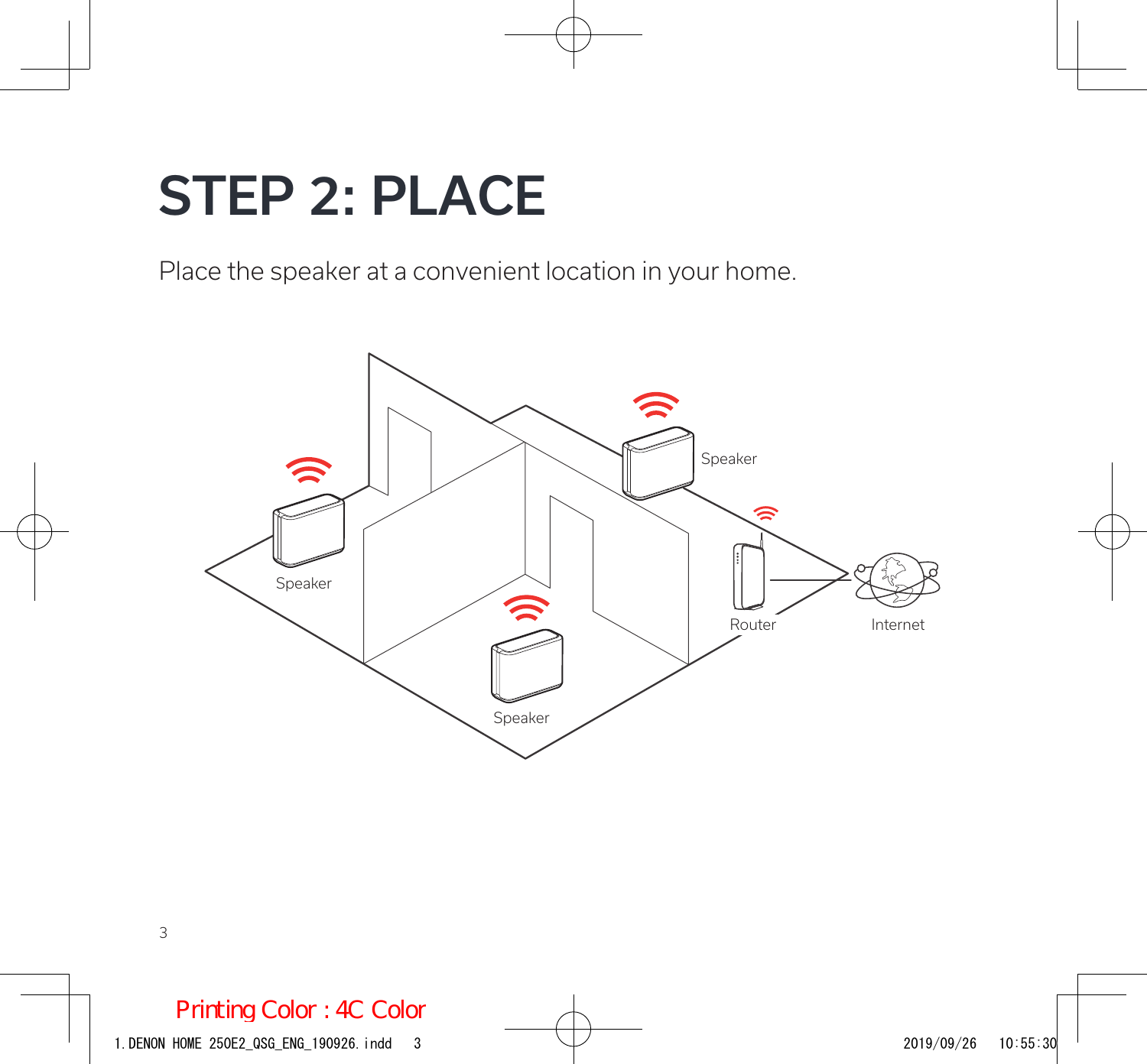# STEP 3: CONNECT

Connect the power cord to the speaker and a wall outlet.



### **OPTIONAL**

If you are connecting the speaker to a wired network, connect an Ethernet cable (sold separately) between the speaker and your router. Do not connect the Ethernet cable if you are connecting your speaker to a wireless network.

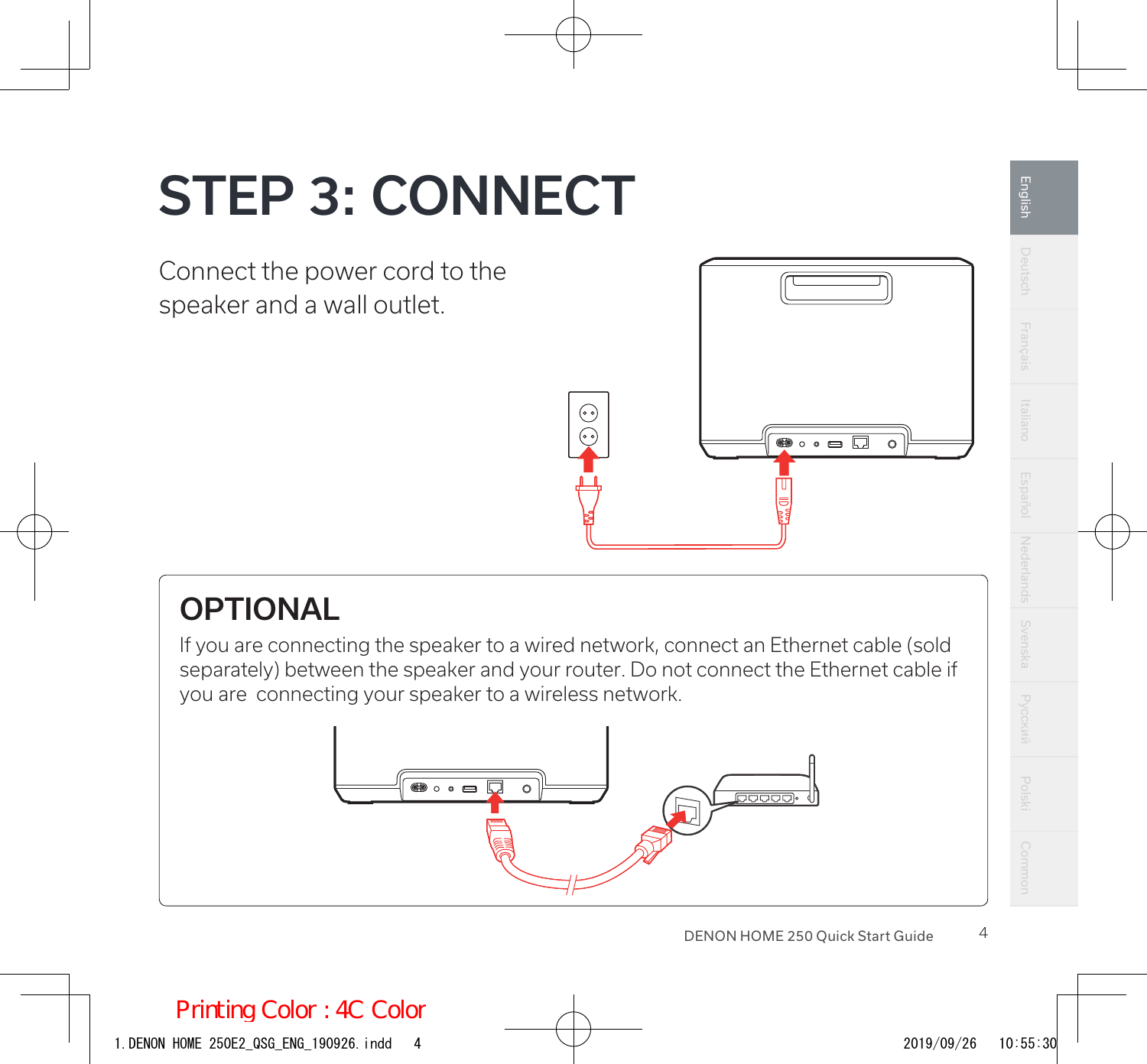# STEP 4: CONTROL

1 Download the HEOS App. 2 Go to the Apple App Store, Google Play or Amazon App Store and search for "HEOS" to download and install.

Launch the HEOS App and follow the instructions in the app.



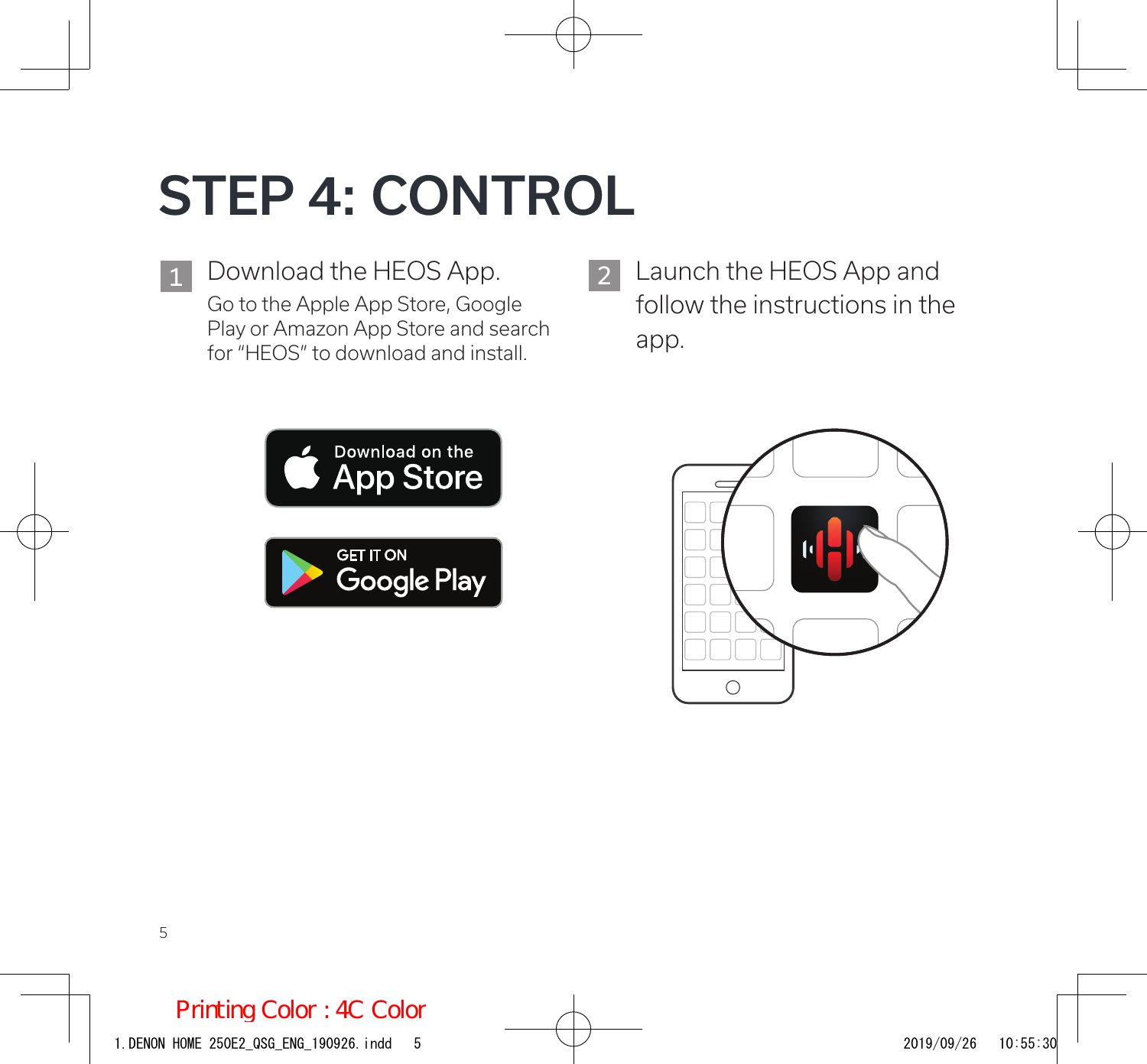### STEP 5: ADD SPEAKER



# ENJOY!

### OWNER'S MANUAL

- For more information, visit www.denon.com
- Refer to the Online Manual for other functions information and operation procedure details.

manuals.denon.com/DenonHome250/EU/EN



English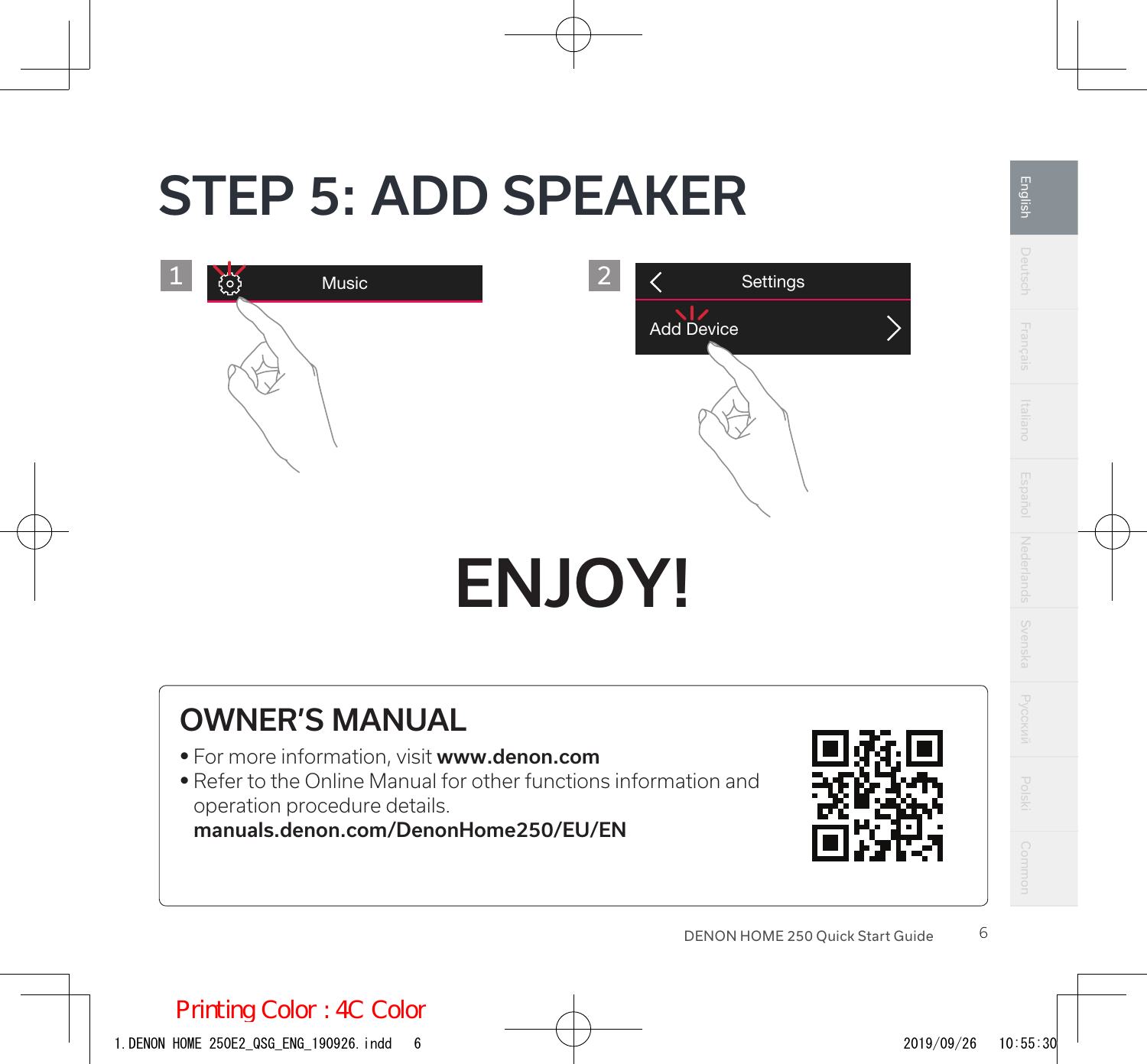# BASIC TROUBLESHOOTING

#### My speaker won't connect to my network

- Make sure your mobile device is connected to your wireless network before setting up your speaker.
- Alternatively, you can connect your speaker to your network router using an Ethernet cable sold separately. Once connected via Ethernet, the HEOS App should recognize the speaker and you can manually move it to your wireless network using "Settings" - "My Devices" - "(Device Name)" - "Advanced" - "NETWORK SETTINGS".

#### Music cuts out or delays sometimes

- Make sure your Internet connection is operating correctly.
- If you are sharing your network with other users or devices, they may be using most of your bandwidth (especially if they are streaming video).
- Make sure your speakers are within range of your wireless network.
- Make sure your speakers are not located near other electronic devices that could interfere with it's wireless connectivity (like microwave ovens, cordless phones, TVs, etc…)

#### Streaming music from your mobile devices using Bluetooth

- Activate the Bluetooth setting on your mobile device.
- Press and hold the Bluetooth button ( $\bigcirc$ ) located on the back of the speaker for about 3 seconds, until the status light on the front flashes green.
- Select "Denon Home 250" from the list of available Bluetooth speakers from your mobile device.
- Play music using any app on your device and the sound will now play from the speaker.

#### I hear distortion when using the AUX input

• The analog output signals from some sources can be fairly strong. If the input level of the source device is turned up high, it could overload the inputs of the speaker. This is unlikely to cause damage, but can cause distorted sound. Initially, set the volume of the source to a medium – low level, then turn it up as needed. If you hear distortion, turn down the device's volume control.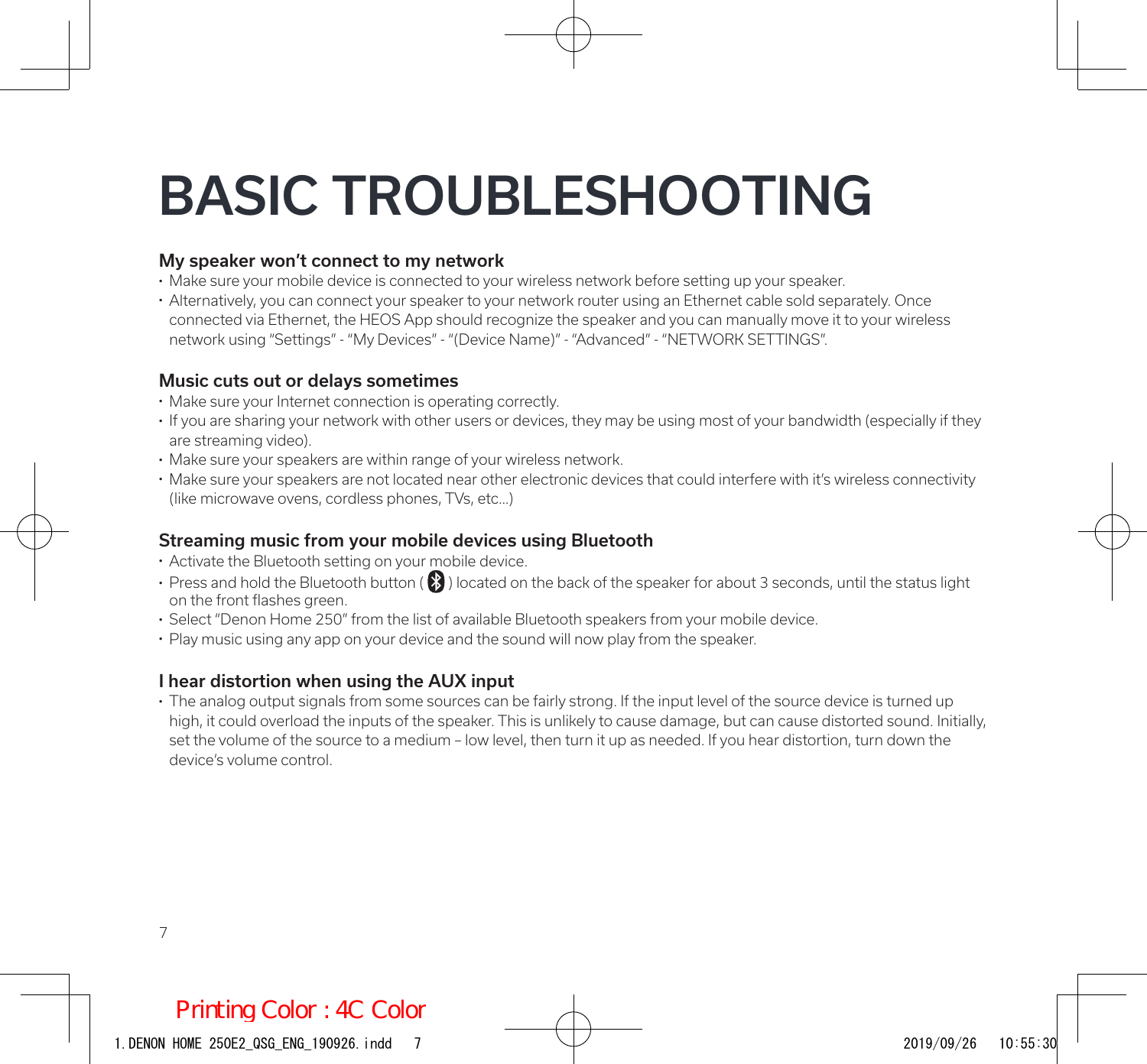#### I hear a delay when using the AUX input with my TV

- If you are connecting the AUX input with your cable or satellite box for enjoying TV audio through multiple speakers, you may hear a delay between when you see someone speak and when you hear the audio. This is because the HEOS system must buffer the audio before it sends it out to the speakers so that it arrives at all speakers at the same time.
- You can avoid this delay by listening only to the speaker which is directly connected to the set top box.

#### Connecting to a network using WPS

- If your wireless router support WPS (Wi-Fi Protected Setup™) your speaker can optionally connect to your network using the "Push Button" method by following these steps:
	- 1. Press the WPS button on your router.
	- 2. Within 2 minutes, press and hold the CONNECT button on the rear panel of the speaker for 3 seconds.
	- 3. The LED on the front of the speaker will flash green for several seconds as it connects to your router.
	- 4. When the connection is complete, the LED on the front of the speaker will turn solid blue.

#### Resetting your speaker

- Resetting your speaker will clear out the wireless network settings, EQ, and name but retain it's current software.
- You will have to use "Settings" "Add Device" to reconnect the speaker to your home network before it can be used.
- To reset your speaker, press and hold the CONNECT and Bluetooth ( $\bigcirc$ ) buttons on the rear panel of the speaker for 5 seconds until the front LED begins to flash amber.

The HEOS App and brand is not affiliated with any manufacturer of any mobile device.

HEOS and the HEOS logo are trademarks or registered trademarks in the US and/or other countries.

Apple and the Apple logo are trademarks of Apple Inc., registered in the U.S. and other countries. App Store is a service mark of Apple Inc. Google Play is a trademark of Google Inc.

Amazon, Kindle, Echo, Alexa, Dash, Fire and all related logos are trademarks of Amazon.com, Inc. or its affiliates.

Wi-Fi Protected Setup™ logo is trademark of Wi-Fi Alliance.

The Bluetooth® word mark and logos are registered trademarks owned by Bluetooth SIG, Inc. and any use of such marks by D&M Holdings Inc. is under license. Other trademarks and trade names are those of their respective owners.

All other trademarks are the property of their respective owners.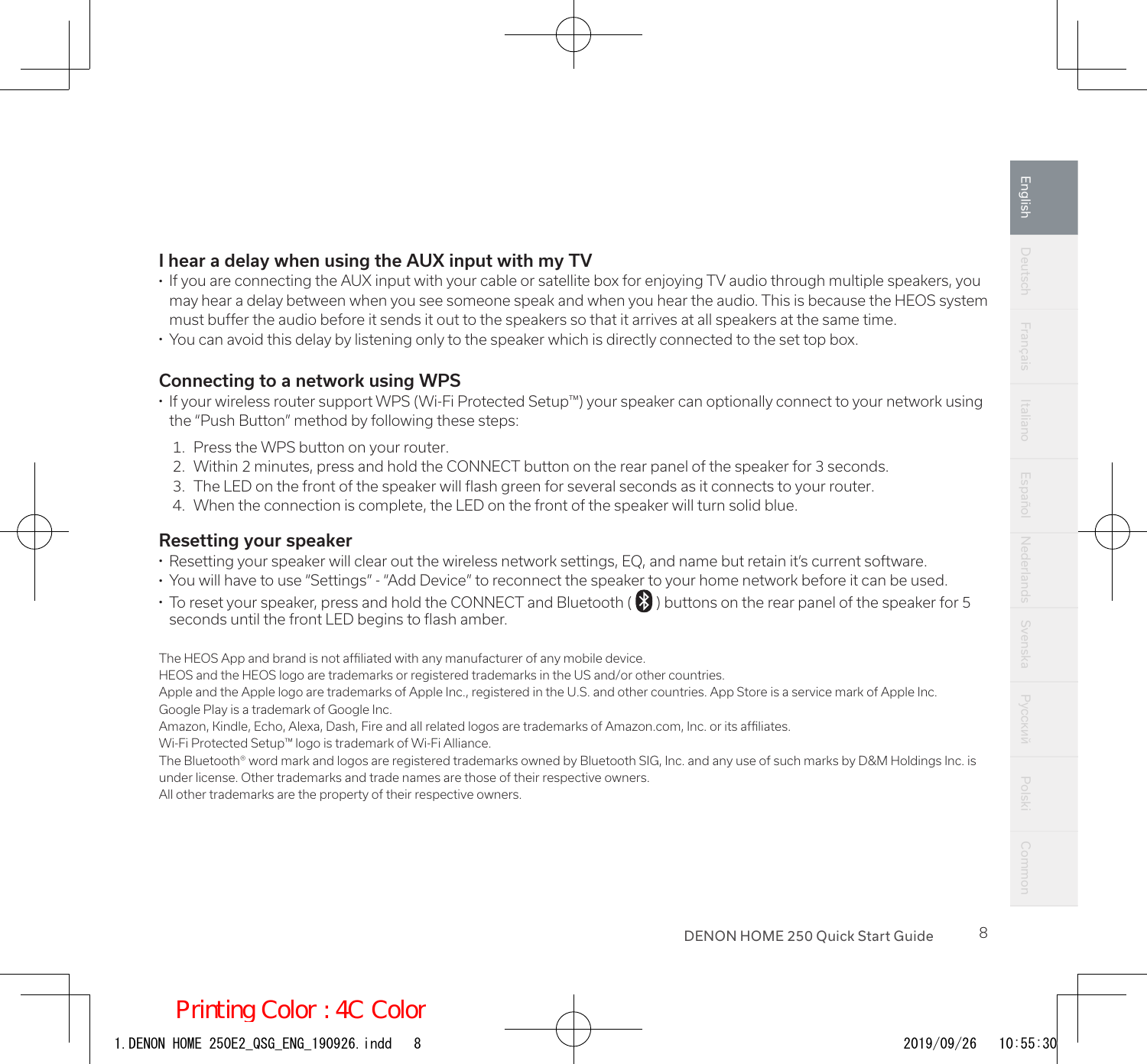# CONTACT Denon € 00800-43674357

### EN

#### FREE HELPLINE

We hope you will enjoy your Denon product for years to come. If you ever have any questions or need any support, just get in touch. We are happy if you are happy.

The free HEOS helpline (English) is currently available in the United Kingdom, Ireland, Sweden, Norway, Denmark and Finland.

For more information visit www.denon.eu/support



#### GRATIS HULPLIJN

We hopen dat u jarenlang zult genieten van uw Denon-product. Als u vragen heeft of ondersteuning nodig heeft, neem dan gewoon contact op. Als jij blij bent, zijn wij dat ook.

Hulplijn is beschikbaar in Nederland, België en Luxemburg.

Meer informatie is te vinden op www.denon.eu/support



#### KOSTENFREIER SUPPORT

Wir hoffen, Sie werden viele Jahre lang Vergnügen an Ihrem Denon-Produkt haben. Falls Sie zu irgendeinem Zeitpunkt Fragen haben oder Unterstützung benötigen, zögern Sie nicht, uns zu kontaktieren.

Die kostenfreie Rufnummer für den deutschsprachigen Support steht Ihnen in Deutschland, Österreich und der Schweiz zur Verfügung.

Weitere Informationen erhalten Sie unter www.denon.eu/support

#### OTHER REGIONS / AUTRES PAYS

For support options in other countries than those mentioned above, please visit www.denon.eu and choose your country.

Pour connaître les options de support dans d'autres pays, par avance merci de vous connecter dans notre site www.denon.eu puis sélectionner votre pays.

### ES

#### TELÉFONO GRATUITO DE AYUDA (DISPONIBLE EN ESPAÑA)

Encontrarás las respuestas a las preguntas más frecuentes y más información en www.denon.eu/support



#### BEZPŁATNA INFOLINIA (DOSTĘPNA W POLSKA)

Odpowiedzi na najczęściej zadawane pytania i bardziej przydatne informacje można znaleźć pod adresem www.denon.eu/support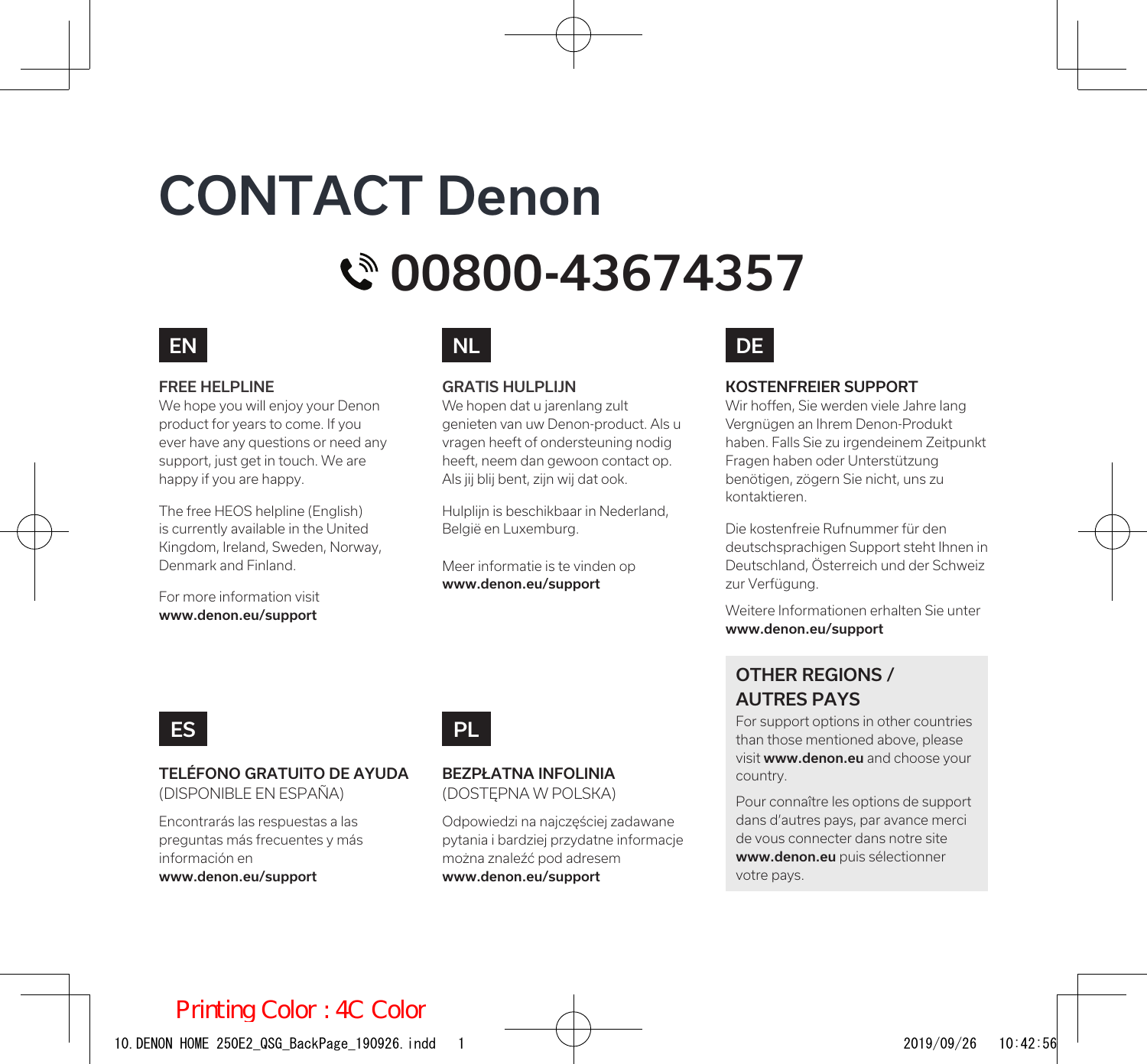| <b>Lindilish</b><br>1 |
|-----------------------|
| <b>LDSTIGO</b>        |
| ĩ<br>۱<br>-rancals    |
| <b>OUBIBITION</b>     |
| <b>LSDanoi</b><br>۱   |
| Nederlands<br>l       |
| <b>SVensk</b><br>ô    |
| ÿ<br><b>VICCK VIV</b> |
| Polski                |
| Common                |